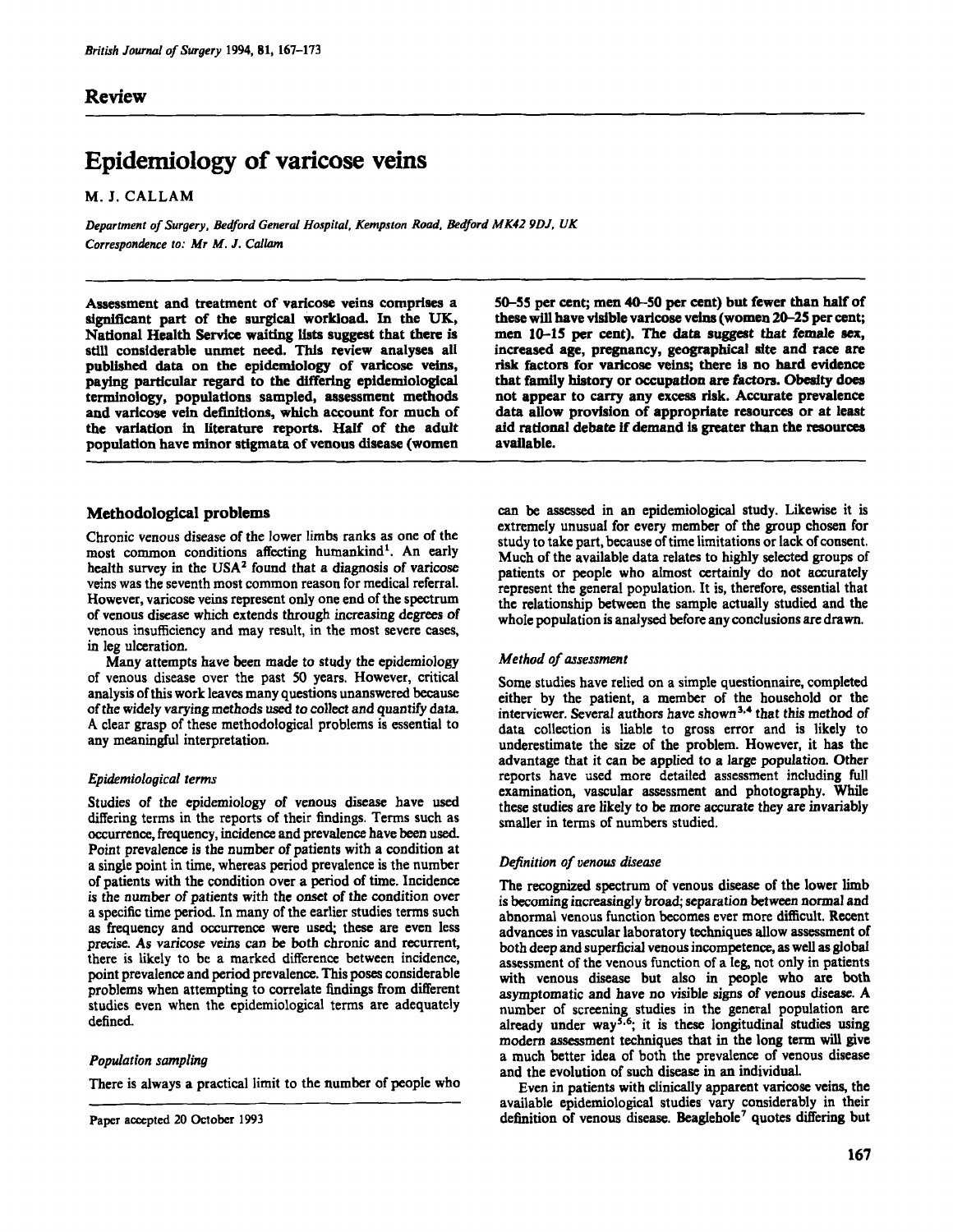overlapping descriptive definitions of a varicose vein from four different studies<sup>8-11</sup> ranging from 'any prominent superficial vein in the lower extremity' to 'a vein which has permanently lost its valvular efficiency and, **as** a result of continuous dilatation under pressure, in the course of time becomes elongated, tortuous, pouched and thickened'. Even if the same definition is used, Weddell and others<sup>4,12</sup> have shown that considerable intraobserver variation can **occur,** leading to varying results. The position in which a person is examined may be crucial **as** some veins may be visible only in the vertical posture.

Unfortunately there is still no universally accepted classification of venous disease. The system used by Widmer<sup>13</sup> in the Basle study would seem to be the best available, but even this takes no account of tests of venous function and relates only to the clinical appearance of the limb *(Table* I).

Table 1 Basle study venous classification<sup>13</sup>

**No** venous disease Varicosities Hyphenwehs Reticular varices Trunk varices I Dilated subcutaneous veins, 'corona phlebectatica' Chronic venous insufficiency

**I1** Hyperpigmented or depigmented areas

**111** Open or healed leg ulcer

#### **Table 2** Studies of varicose vein prevalence

# **Epidemiology of varicose veins**

The first major study of the epidemiology of varicose veins<sup>2</sup> was carried out as part of the United States National Health Survey of **1935-1936.** This was based on a house to house questionnaire survey of **2.8** million people throughout the **USA**  that was then extrapolated to the entire population. Varicose veins were estimated to have been present in **1.75** million of the population, and ranked seventh on the list of conditions surveyed. However, an exact point prevalence rate was not given. A further American National Health Survey<sup>14</sup> between **1959** and **1961** that examined severe chronic disabling conditions suggested a point prevalence of **2.25** per cent for 'severe' varicose veins.

Meanwhile between **1945** and **1956** in Europe similar large-scale sickness surveys were carried out, in the UK and Denmark. These very large national surveys primarily examined the consultation rate for varicose veins and other venous disorders. They have been reviewed in detail by Borschberg<sup>15</sup> and it was rightly concluded that, owing to their many methodological flaws, no statistically acceptable conclusion on the prevalence of varicose veins can be drawn from them.

Since that time there have been a further **21** local or regional studies of the prevalence of varicose veins<sup>4,7-11,13,16-29</sup>; these are summarized in *Table2.* At first glance the range of results appears so wide that no useful conclusions can be reached; male prevalence has a range of 0-6-56 per cent and female prevalence **0-1-73 per** cent. Although Alexander3' has rightly described the data **as** 'frustratingly diffuse', it is possible to draw

|                                    |      |                    | Prevalence (%)           |                          |                          |                      |               |                    |
|------------------------------------|------|--------------------|--------------------------|--------------------------|--------------------------|----------------------|---------------|--------------------|
| Reference                          | Year | No. of<br>subjects | Men                      | Women                    | Total                    | Age range<br>(years) | Country       | Sample             |
| Maffei <sup>16</sup>               | 1986 | 1755               | 37.9                     | 50-9                     | 47.6                     | >15                  | <b>Brazil</b> | Clinic patients    |
| Lake et al. <sup>17</sup>          | 1942 | 536                | 41                       | 73                       | 57                       | >40                  | <b>USA</b>    | Store employees    |
| Arnoldi <sup>18</sup>              | 1958 | 1981               | 18                       | 38                       | 28                       | >25                  | Denmark       | Clinic attenders   |
| Berge and Feldthusen <sup>19</sup> | 1963 | 1354               | 50                       | $\overline{\phantom{0}}$ | -                        | 50                   | Sweden        | Community sample   |
| Berge and Feldthusen <sup>19</sup> | 1963 | —                  | 10                       |                          |                          | 20                   | Sweden        | Community sample   |
| Recoules-Arche <sup>20</sup>       | 1965 | 5424               | — .                      | ----                     | 14                       | $16 - 54$            | France        | Community sample   |
| Mekky et al. <sup>8</sup>          | 1969 | 504                | —                        | $32 - 1$                 | --                       | $15 - 74$            | England       | Cotton workers     |
| Mekky et al. <sup>8</sup>          | 1969 | 467                |                          | 5.8                      |                          | $15 - 74$            | Egypt         | Cotton workers     |
| Miyauchi <sup>21</sup>             | 1913 | 50000              | 0.6                      | $\overline{\phantom{0}}$ | -                        | 18                   | Germany       | Military recruits  |
| Bobek et al. <sup>22</sup>         | 1966 | 15060              | $6-6$                    | $14 - 1$                 | 11                       | >15                  | Bohemia       | Community sample   |
| Prior et al. <sup>23</sup>         | 1970 | 232                | 25                       | 42                       | -                        | >20                  | New Zealand   | Community sample   |
| Stanhope <sup>24</sup>             | 1975 | 728                | 5                        | $0-1$                    | $\overline{\phantom{0}}$ | $20 - 70$            | New Guinea    | Rural villagers    |
| Malhotra <sup>9</sup>              | 1972 | 354                | 6.8                      |                          | --                       | $18 - 65$            | North India   | Railway workers    |
| Malhotra <sup>9</sup>              | 1972 | 323                | $25 - 1$                 | —                        | --                       | $18 - 65$            | South India   | Railway workers    |
| Abramson <sup>10</sup>             | 1981 | 4802               | $10-4$                   | $29 - 5$                 |                          | >15                  | Israel        | Random sample      |
| Richardson and Dixon <sup>25</sup> | 1977 | 1259               | $4-8$                    | $4-1$                    | 4 <sub>5</sub>           | $-$                  | Tanzania      | Clinic attenders   |
| Hirai <sup>26</sup>                | 1990 | 541                | -                        | 45                       | --                       | >15                  | Japan         | Patients and staff |
| Guberan et al. <sup>27</sup>       | 1973 | 610                |                          | 29                       | $\hspace{0.05cm}$        | $15 - 70$            | Switzerland   | Store employees    |
| Coon et al. <sup>11</sup>          | 1973 | 6389               | $12-9$                   | $25-9$                   | $19 - 7$                 | < 10                 | <b>USA</b>    | Random sample      |
| Wright et al. <sup>28</sup>        | 1989 | 1338               | $\overline{\phantom{0}}$ | —                        | 25                       | $20 - 75$            | England       | Random sample      |
| Leipnitz et al. <sup>6</sup>       | 1989 | 2821               | $14-5$                   | 29                       | $20 - 2$                 | $45 - 65$            | Germany       | Random sample      |
| Widmer <sup>13</sup>               | 1978 | 4529               | 56                       | 55                       | 55                       | $25 - 74$            | Switzerland   | Factory workers    |
| Rudofsky <sup>29</sup>             | 1988 | 14000              |                          |                          | 15                       | >15                  | Germany       | Community sample   |
| Weddell <sup>4</sup>               | 1969 | 100                | —                        | --                       | 15                       | $15$                 | Wales         | Random sample      |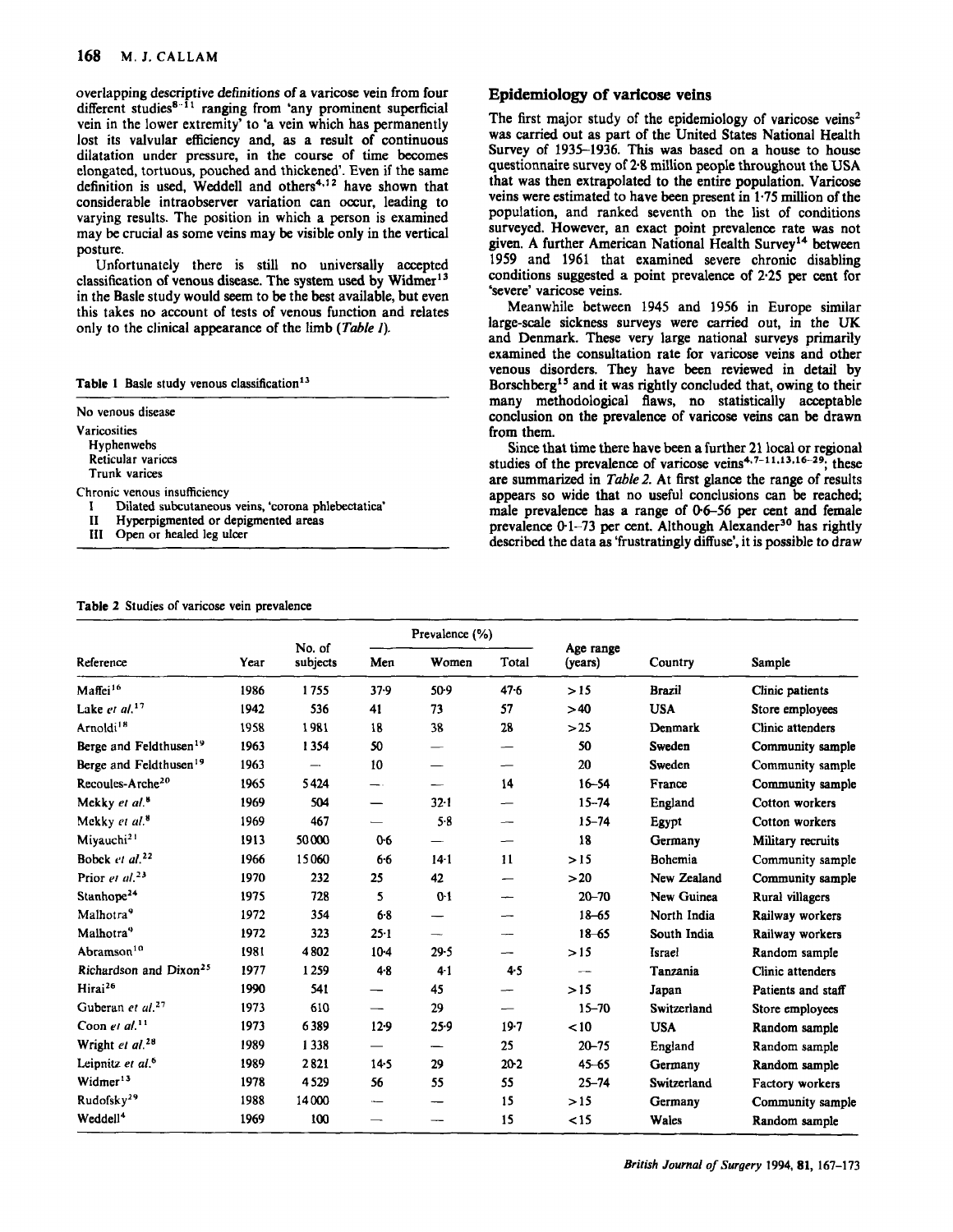# Table 3 **Factors** affecting results in studies showing high prevalence of varicose veins

|                                    |      | Factors affecting prevalence |                           |         |      |                         |  |  |
|------------------------------------|------|------------------------------|---------------------------|---------|------|-------------------------|--|--|
| Reference                          | Year | Age range                    | Varicose vein<br>criteria | Sample  | Race | Method of<br>assessment |  |  |
| Lake et al. <sup>17</sup>          | 1942 | $+ + +$                      | n.c.                      | $\div$  | n.c. | n.c.                    |  |  |
| Widmer <sup>13</sup>               | 1978 | n.c.                         | $+ + +$                   | $\div$  | n.c. | $+ +$                   |  |  |
| Maffei <sup>16</sup>               | 1986 | n.c.                         | $***$                     | $+ + +$ | n.c. | $++$                    |  |  |
| Berge and Feldthusen <sup>19</sup> | 1963 | $+++$                        | n.c.                      | n.c.    | n.c. | n.c.                    |  |  |
| Hirai <sup>26</sup>                | 1990 | n.c.                         | $+ + +$                   | $+ +$   | n.c. | $\ddot{}$               |  |  |
| Abramson <sup>10</sup>             | 1981 | n.c.                         | n.c.                      | n.c.    | n.c. | n.c.                    |  |  |

+ , Small increase; + + , moderate increase; + + + , large increase; n.c., **no** change

| Table 4 Factors affecting results in studies showing low prevalence of varicose veins |  |  |  |  |
|---------------------------------------------------------------------------------------|--|--|--|--|
|                                                                                       |  |  |  |  |

|                                    |      | Factors affecting prevalence |                           |           |      |                         |  |  |
|------------------------------------|------|------------------------------|---------------------------|-----------|------|-------------------------|--|--|
| Reference                          | Year | Age range                    | Varicose vein<br>criteria | Sample    | Race | Method of<br>assessment |  |  |
| Bobek et $al^{22}$                 | 1966 | n.c.                         | n.c.                      | n.c.      | n.c. | n.c.                    |  |  |
| Malhotra <sup>9</sup>              | 1972 | n.c.                         | n.c.                      | n.c.      |      | n.c.                    |  |  |
| Berge and Feldthusen <sup>19</sup> | 1963 |                              | n.c.                      | n.c.      | n.c. | n.c.                    |  |  |
| Stanhope <sup>24</sup>             | 1975 | –                            | n.c.                      | n.c.      |      | n.c.                    |  |  |
| Richardson and Dixon <sup>25</sup> | 1977 | n.c.                         | n.c.                      | $\ddot{}$ |      | n.c.                    |  |  |
| Miyauchi <sup>21</sup>             | 1913 |                              | n.c.                      | n.c.      | n.c. | n.c.                    |  |  |

- , Small decrease; - - , moderate decrease; - - -, large decrease; + , small **increase;** n.c., **no** change

some sensible conclusions from these studies if allowance is made for a number of factors inherent in the individual study designs that will influence the prevalence found. A clearer picture emerges if the studies are ranked in descending order of prevalence found and then assessed with respect to the following factors: age range and distribution of study population; criteria **used** to diagnose varicose veins; source and race or geographical site of the study population; and method used to **assess** venous **disease.** A normal study population is considered to consist of a community-based westernized Caucasian population of adults over **15** years of age, assessed by simple clinical examination for visible tortuous veins. Using this norm, each individual study has been examined to **assess**  how it varies from that norm, and the likely effect of that variation on the prevalence results found. *Tables* 3 and *4* show the studies with the highest and lowest prevalence rates for varicose veins from the **21** available reports, and the effect of the above factors on the prevalence rate found in each study.

It is clearly demonstrated in the studies with high prevalence rates *(Table3)* that there are many factors that could increase the observed prevalence. Conversely, studies with low prevalence *(Table 4)* show that there are many factors that could decrease the observed prevalence rate. For example the studies by Widmer<sup>13</sup>, Maffei<sup>16</sup> and Hirai<sup>26</sup> all used a definition of varicose veins that included all venous abnormalities in the legs, including minor intradermal venectasis. and not only et al.<sup>17</sup> and Berge and Feldthusen<sup>19</sup> included only people over et al.<sup>17</sup> and Berge and Feldthusen<sup>19</sup> included only people over **40** and **50** years old respectively, rather than the full age range of adults over 15 years. Conversely, studies by Berge and Feldthusen<sup>19</sup> and Miyauchi<sup>21</sup> (Table 4) sampled only 20- and 18-year-olds, and those of Malhotra<sup>9</sup>, Stanhope<sup>24</sup> and Richardson and Dixon<sup>25</sup> described non-Caucasian populations.

*Britirh Journal of Surgery* **1994, 81, 167-173** 

Several of the reports had samples **selected** from a particular group, such as hospital outpatients or store employees, which might have a moderate effect on the observed prevalence. A few of the studies used a very detailed assessment, including photography, which is also likely to increase the observed prevalence.

It **is** interesting to note that other studies with observed prevalence results in the middle range showed the least variation from the normal study population described above. If allowances are made for the aforementioned factors in studies that obtained high and low prevalence rates, it can be estimated that the prevalence of visible tortuous varicose veins in **an**  unselected Western adult population over the age of **15** years is between **10** and **15** per cent for men and between **20** and **25** per cent for women. *These* estimates fit well with the incidence of new **cases** of varicose veins found over a 2-year period in the prospective Framingham population study<sup>31</sup> (men 1.97 per cent; women 2.6 per cent). Only a few studies<sup>13,16,26,32</sup> have included minor degrees of varicosity (e.g. venectasia) in their assessment. The available data suggest that approximately **45** per cent of men and **50** per cent of women have **such** changes.

## **Risk factors**

It is beyond the scope of this paper to analyse the underlying pathophysiological mechanisms that cause varicose veins, but an understanding of the epidemiology of such veins does require knowledge of the major risk factors.

#### *Sex*

It *is* generally believed that varicose veins are commoner in women. However, this belief has not been accepted **by** all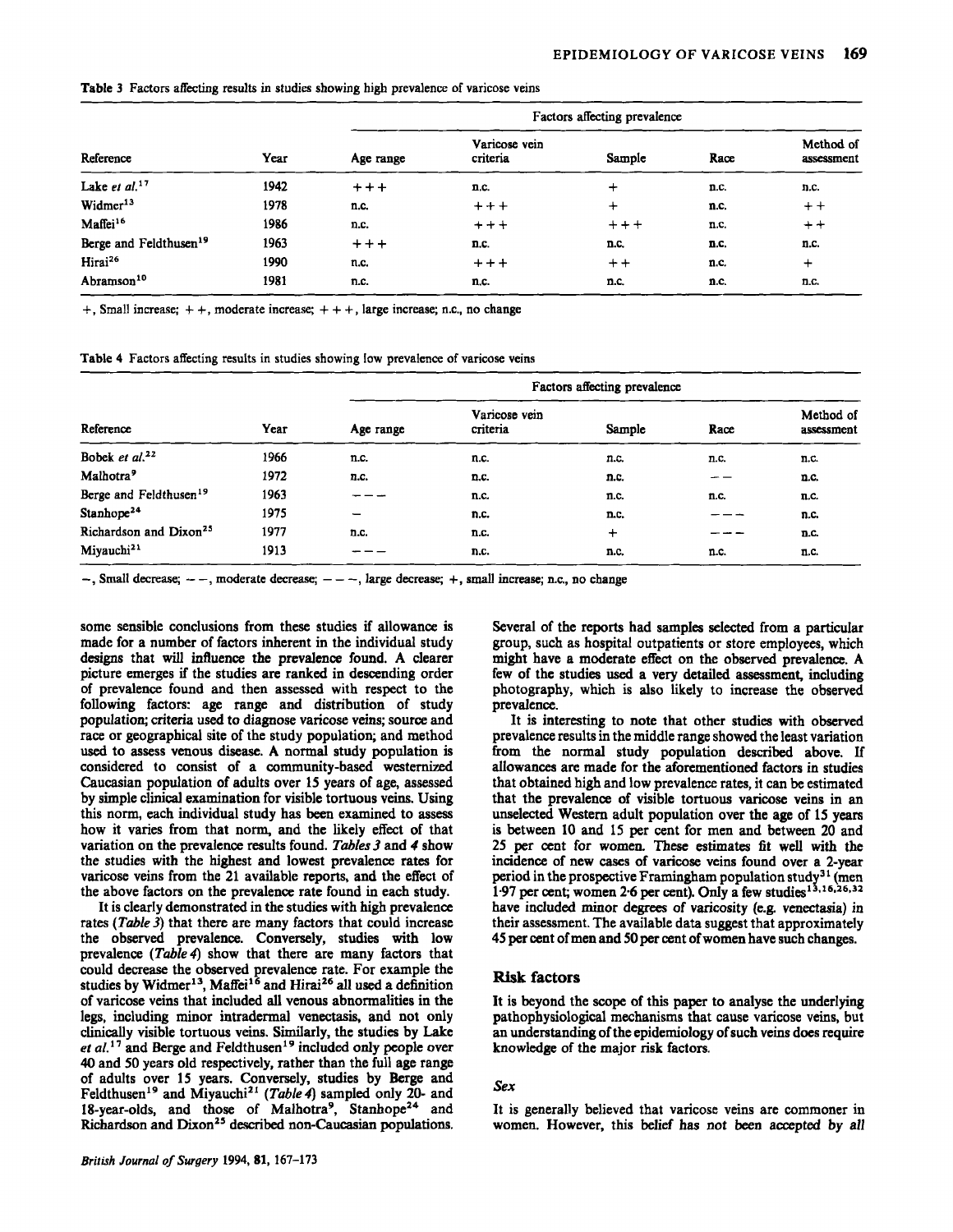# **170 M. J. CALLAM**

**Table 5 Sex ratio in studies of varicose veh prevalence** 

|                                                |      | Sex ratio |
|------------------------------------------------|------|-----------|
| Reference                                      | Year | (M: F)    |
| Nobl <sup>33</sup>                             | 1910 | 1:0-6     |
| Nicholson <sup>34</sup>                        | 1927 | 1:0.6     |
| Widmer <sup>13</sup>                           | 1978 | $1:1-0$   |
| Brand et al. <sup>31</sup>                     | 1988 | 1:1.3     |
| De Takats <sup>35</sup>                        | 1929 | 1:1.5     |
| Dodd and Cockett <sup>36</sup>                 | 1956 | 1:1.5     |
| Prior et $al.^{23}$                            | 1970 | $1:1-7$   |
| Larson and Smith <sup>37</sup>                 | 1943 | 1:20      |
| Pratt <sup>38</sup>                            | 1950 | 1:20      |
| Dodd <sup>39</sup>                             | 1964 | $1:2-0$   |
| Drury <sup>40</sup>                            | 1965 | 1:20      |
| Lake et al. <sup>17</sup>                      | 1942 | 1:20      |
| Bobek et al. <sup>22</sup>                     | 1962 | $1:2-1$   |
| Arnoldi <sup>18</sup>                          | 1958 | $1:2-1$   |
| Lofgren <sup>41</sup>                          | 1966 | 1:2.1     |
| Logan and Cushion <sup>42</sup>                | 1958 | 1:2.5     |
| Logan and Brooke <sup>43</sup>                 | 1957 | 1:2.6     |
| Harding Le Riche et al. <sup>44</sup>          | 1962 | 1:2.7     |
| Abramson <sup>10</sup>                         | 1981 | 1:2.8     |
| Danish National Morbidity Survey <sup>12</sup> | 1954 | 1:2.9     |
| Haakenaasen <sup>45</sup>                      | 1963 | $1:3-0$   |
| Dick <sup>46</sup>                             | 1966 | 1:3.5     |
| Weddell <sup>4</sup>                           | 1969 | 1:3.5     |
| Payne <sup>47</sup>                            | 1936 | 1:40      |
| Phillips <sup>48</sup>                         | 1963 | 1:40      |
| US National Health Survey <sup>49</sup>        | 1938 | $1:4-0$   |

authorities. Nobl<sup>33</sup> in 1910 analysed 47 140 patients with 'varicose affections' from hospital and health insurance organizations and found that **61 per** cent were men and only **39 per** cent women; he not surprisingly claimed that varicose veins were not commoner in women. Nicholson<sup>34</sup>, reviewing a series of **112** hospital patients with varicose veins in **1927, also**  found a male predominance. However, in both of these studies the sample was biased towards men and these conclusions have previously been shown<sup>15</sup> to be incorrect. More recently, Widmer<sup>13</sup> in the Basle survey found that there was little difference in the prevalence between men and women, but the sample of factory workers studied included relatively few women. All other series, using a wide variety of sampling techniques, definition of varicose veins and regardless of whether they were looking at incidence, point or period prevalence, have shown a female predominance with a female:male ratio up to **4 1** (Table **5).** Two factors may account at least in part for the wide variation in results. First, the studies that gave a very high female predominance were almost exclusively questionnaire based and this method tends to be less accurate<sup>3,4</sup>. Second, the data from Berntsen<sup>50</sup> and the Basle study<sup>13</sup>, among others, suggest that the female: male ratio increases with age; the varying ages of the samples in different studies may have contributed to the wide range of results. The weight of evidence shows a clear female predominance in the prevalence of varicose veins and the fema1e:male ratio is between 1.5:1 and 3.5:1, depending on the definition used.

## *Aye*

The association between age and prevalence of varicosities appears clear. Widmer<sup>13</sup> showed a steady increase in prevalence with age for all grades of varicosity  $(Fig. I)$ . Data from other studies 10.1 1.14.1 **6.26.51** show similar trends, although the absolutc percentages vary because of the different definition of varicose veins and population samples **used.** 

The longitudinal study set up by Schultz-Ehrenburg *et al?*  merits close study. **A** cohort of **518** school children were examined for the presence of varicose veins at between 10 and **12** years of age, and then again at **14-16** years. Clinical examination was supplemented by Doppler ultrasonography and photoplethysmography. Incompetence in the long or short saphenous vein **was** found in **3-1 per** cent of the younger age group and in **12.3** per cent of the older children. No visible trunk varicosities were found in the younger group, but in **1.8** per cent of the older group these were present and a total of **3.7 per** cent had visible varicosities. The follow-up of this cohort is continuing and will provide answers to many of the detailed epidemiological questions relating to the development of varicose veins.

## *Side*

The venous drainage of the left leg follows a more tortuous course through the pelvis, with the left common iliac vein traversed by the right common iliac artery. It has been suggested that this renders the left leg more prone to both deep vein thrombosis (DVT) and varicose veins. Although there are some data which suggest that DVT is commoner on the left side<sup>36</sup>, the available evidence indicates that varicose veins are no more common on the left than on the right. Varicose veins are frequently bilateral and in studies in which data have been analysed with regard to side no significant difference in the prevalence of varicose veins on the left and right has been demonstrated <sup>13,16,36,50,53,54</sup>.

#### *Pregnancy*

Many women attribute the onset of varicose veins to pregnancy and most authorities now accept that there is an association between the two. Lake *et al.",* in a **1942** review of **536** women over **40** years of age, found that **66.9** per cent of childless women and **795** per cent of parous women had varicose veins. *An*  editorial in the British Medical Journal<sup>55</sup> in 1965, quoting studies by Nabatoff<sup>56</sup>, Kilbourne<sup>57</sup> and Dodd and Wright<sup>54</sup> estimated that between **8** and 20 **per** cent of women develop varicosities during pregnancy. The Basle study<sup>13</sup> also



**Fig. 1 Prevalence** of **varicose veins according** to **age. e,** Men **(all**  veins). Based on Widmer<sup>13</sup>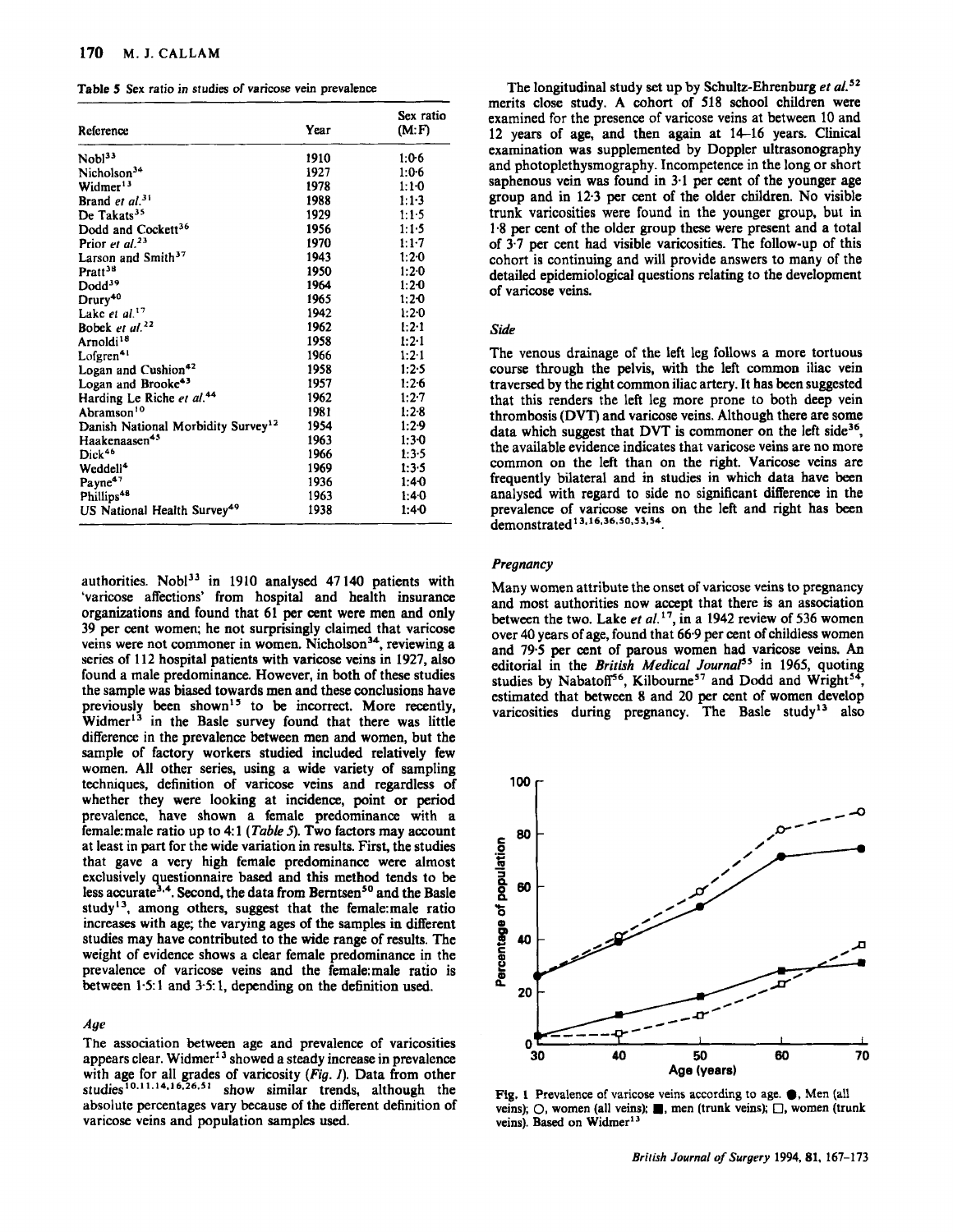demonstrated a significantly higher prevalence of truncal and reticular varicosities in parous women compared with childless women. Studies by Mullane<sup>58</sup>, Donato and Nejamkin<sup>59</sup>, Berge and Feldthusen<sup>19</sup>, and more recently by Maffei<sup>16</sup> and Richardson and  $Dixon<sup>25</sup>$ , all strongly support the concept that the prevalence of varicose veins increases with the number of pregnancies. In contast, both the Tecumseh Community **Health**  Study<sup>11</sup> and the Jerusalem community survey<sup>10</sup> failed to show a rising prevalence with increasing number of pregnancies. Guberan and  $co$ -workers<sup>27</sup>, who initially demonstrated a significant association between number of pregnancies and prevalence of varicosities, found that the significant difference disappeared when age variation **was** allowed for. Similar reservations were expressed by Drury<sup>40</sup>. It is likely that, in any sample, multiparous women will be older than those who have had only a single child. This may have caused bias in some of the earlier studies, but the most recent multiple correlation analysis still showed that multiple pregnancies increased the prevalence of varicose veins<sup>16</sup>.

It is beyond the **scope** of this review to address the mechanisms by which pregnancy leads to varicose vein formation and whether these mechanisms have a primary effect or simply act **as** 'accelerators' of the process in susceptible individuals. However, the available evidence suggests that there is a genuine association between pregnancy and the prevalence of varicose veins. Multiple pregnancies further increase the risk to a minor extent.

### *Family history*

Many patients and their medical attendants hold the view that varicose veins are familial. However, confirmation of this notion is hard to obtain for several reasons. First, **as** varicose veins are extremely common, almost everyone has at least one affected relative. Second, people who have varicose veins are more likely to know whether they have a relative who also suffers from the condition; this will bias any study based on a questionnaire in favour of a positive association.

The Basle study<sup>13</sup> showed that varicosity was more commonly found in patients with a positive family history of varicose veins than in those without such a history (men *67 versus* **54** per cent; women **63** versus **52** per cent). Although all subjects in this study were examined to confirm that they did indeed have varicose veins, the family history was obtained from the patients themselves, with no examination of the relatives, giving rise to possible bias. **Likewise** studies by Hirai<sup>26</sup>, Mekky and colleagues<sup>8</sup>, Arnoldi<sup>18</sup> and Matousek and Prerovsky<sup>60</sup> have all shown a positive association between the prevalence of varicose veins and a family history of the condition. However, these too are open to bias, as in none of the reports were the relatives **assessed** clinically. A similar positive association was, however, found in a small study by Belcaro<sup>61</sup>, who assessed saphenofemoral incompetence using carrier-wave Doppler ultrasonography in both parents and offspring.

Although it appears probable that there is a familial tendency to the development of varicose veins, particularly in the light of Belcaro's work, incontrovertible evidence is **still** not available.

#### *Race and geographical location*

The evidence that there is variation in the prevalence of varicose veins in different countries, and between different racial **groups**  within a single country, will now be examined. Unfortunately very few **direct** comparisons have been carried **out.** Only limited conclusions can be drawn from a comparison between different

studies, **because** of the variable criteria used in the study designs; this has already been **discussed.** The first direct comparison was in the United States National Health Survey14 of **1961**  which noted that, although **24.1** per cent of whites complained of varicose veins, only **1Q4 per** cent of black people had similar complaints. This was a questionnaire survey only, which depended on the respondents' subjective view of their disease and contained a relatively small number of black people. All of these factors may have given rise to an erroneous conclusion. A further direct comparison was made by Mekky *et al.',* who assessed two groups of approximately *500* women cotton wool workers in England and Egypt by means of a questionnaire and examination, to ascertain the prevalence of varicose veins; **32.1** per cent of the English women had varicose veins compared with only **5.8 per** cent of the Egyptian workers. Even after correction for the fact that the Egyptian group was on average younger, the significant difference remained. More recently Maffei<sup>16</sup>, in a well designed study in Brazil using the Basle study criteria, found a statistically sigmficant difference in the prevalence of varicose veins between the white and non-white populations (49 *versus* 36 per cent). Lisitsyn<sup>62</sup> compared the prevalence of varicose veins in the then Soviet Union between the Siberian and Middle **Asian** peoples and found that they were much commoner in the Siberian population.

Although there is also a great deal of anecdotal data to suggest that varicose veins are less common in underdeveloped or non-Caucasian populations, as summarized by Alexander<sup>30</sup> and Beaglehole', much of it is unsuitable for **detailed** analysis **as** insufficient information about the methods, criteria and sample are given. *Table6* lists the results from some of the better documented studies of prevalence in non-Caucasian and underdeveloped countries. The **results** support the view that varicosities are less common there than in Caucasian westernized societies. Whether these differences result from 'nature or nurture' is beyond the **scope** of this report, although the available evidence suggests that lifestyle is important.

## *Obesity*

Although some patients who present with varicose veins -

**Table 6 Prevalence of varicose veins in adults in non-Caucasian and/or underdeveloped countries** 

|                                       |      |                   | Prevalence (%) |         |       |  |
|---------------------------------------|------|-------------------|----------------|---------|-------|--|
| Reference                             | Year | Country           | Men            | Women   | Total |  |
| Nambiar <sup>63</sup>                 | 1968 | Singapore         |                |         | 8     |  |
| Daynes and<br>Beighton <sup>64</sup>  | 1973 | Trankei           |                | $7 - 7$ |       |  |
| Burkitt <i>et al</i> . <sup>65</sup>  | 1975 | India             | $1-2$          | 08      |       |  |
| Dalrymple and<br>Crofts <sup>66</sup> | 1975 | Peru              |                |         | 0-1   |  |
| Richardson and<br>Dixon <sup>25</sup> | 1977 | Tanzania          | 61             | 50      |       |  |
| Stanhope <sup>24</sup>                | 1975 | New Guinea        | $5-1$          | $0-1$   |       |  |
| Burkitt <sup>67</sup>                 | 1972 | Uganda            |                |         | 0.12  |  |
| Rougement <sup>68</sup>               | 1973 | Mali              | $10.9*$        |         |       |  |
| Malhotra <sup>9</sup>                 | 1972 | North India       | 7              |         |       |  |
| Malhotra <sup>9</sup>                 | 1972 | South India       | 25             |         |       |  |
| Mekky et al. <sup>8</sup>             | 1969 | Egypt             |                | 6       |       |  |
| Beaglehole et al. <sup>69</sup>       | 1975 | Cook Islands      |                |         |       |  |
|                                       |      | Rarotonga         | 16†            | 15      |       |  |
|                                       |      | Pukapuka          | $\frac{2}{3}$  | 4       |       |  |
| Beaglehole et al. <sup>69</sup>       | 1975 | Tokelau<br>Island |                | 1       |       |  |

\*Includes subjects with intradermal venectasis; †westernized Maoris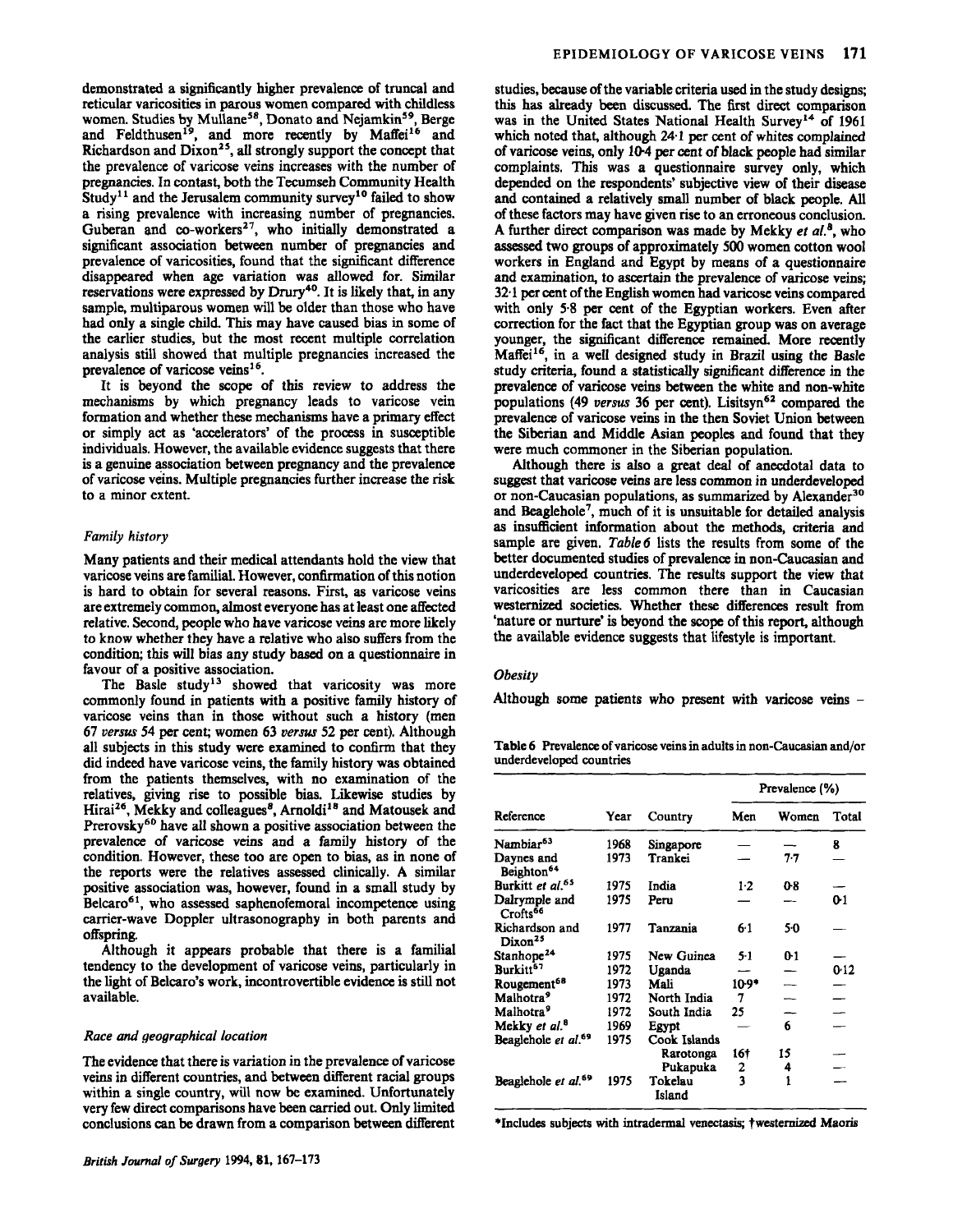Table **7** Association between occupation and varicose veins

| Reference                    | Үеаг | Occupation       | Cause                |
|------------------------------|------|------------------|----------------------|
| Positive association         |      |                  |                      |
| Mekky et al. <sup>8</sup>    | 1969 | Cotton workers   | Standing             |
| Weddell <sup>4</sup>         | 1969 | Community sample | <b>Heavy lifting</b> |
| Abramson <sup>10</sup>       | 1981 | Community sample | <b>Standing</b>      |
| Lorenzi et al. <sup>51</sup> | 1986 | Metal workers    | Standing             |
| No association               |      |                  |                      |
| Guberan et al. <sup>27</sup> | 1973 | Store employees  | Standing             |
| Maffei <sup>16</sup>         | 1986 | Outpatients      | Standing             |
| Weddell <sup>4</sup>         | 1969 | Community sample | <b>Standing</b>      |

particularly when young  $-$  are thin, it is most surgeons' experience that the majority tend to be overweight. Opinion remains divided **as** to whether obesity *per* **se** is a **risk** factor. Many early reports merely noted that patients with varicose veins were overweight without making any direct comparison with people without varicose veins. However, the Danish Sickness Survey<sup>12</sup> compared the expected proportion of overweight patients (from whole survey data) with the observed percentage in the group with varicose veins, phlebitis etc. The actual proportion was considerably higher than that predicted for women (36.3 *uersus* 22.6 per cent), but the actual value was less than that predicted for men (13.3 *uersus 160* per cent). A similar relationship between obesity and varicose veins in women was found in both the Jerusalem community report<sup>10</sup> and the Basle study<sup>13</sup>, even when allowance was made for variation in age. This association was not found in men after age correction. Conversely, Guberan and co-workers<sup>27</sup>, Stanhope<sup>24</sup>, Hirai<sup>26</sup> and Malhotra<sup>9</sup> failed to show an association between obesity and varicose veins in either **sex.** It appears that there is no association between obesity and varicose veins in men and that the evidence for such an association in women is mixed. The available data suggest that obesity is particularly associated with the more severe forms of varicose disease in women. As it seems unlikely that obesity is a risk factor in one sex and not in the other, perhaps obesity acts as a 'promoter' of varicose veins rather than a true primary **risk** factor.

#### *Orcirpution*

There is a widespread belief that certain occupations, particularly those that involve prolonged standing. are associated with an increased prevalence of varicose veins. However, such an association is extremely difficult to prove statistically. The available data are summarized in Table 7; it is impossible to state with any degree of certainty whether or not there is an association between occupations that involve much standing and varicose veins.

## *Misc~rdluticous ,factors*

The data on other postulated risk factors such as diet<sup>9,70</sup>, tight corsetry<sup>8,10,27</sup> and toilet posture<sup>16,70</sup> are insufficient for worthwhile analysis.

# **Conclusion**

This paper has reviewed the available data on the epidemiology of varicose veins of the lower limb. Definitive answers to many important questions remain elusive, **because** of imperfections in the information available. The longitudinal studies currently

#### Table **8** Prevalence of lower-limb venous disease in adults

|                                           | Prevalence (%) |           |  |
|-------------------------------------------|----------------|-----------|--|
|                                           | Men            | Women     |  |
| Venous disease (all types)*               | $40 - 50$      | $50 - 55$ |  |
| Visible varicose veinst                   | $10 - 15$      | $20 - 25$ |  |
| Chronic venous insufficiency <sup>+</sup> | $2 - 7$        | $3 - 7$   |  |
| Chronic venous leg ulceration             | $0.5 - 1$      | $1 - 1.5$ |  |

\*Any evidence of venous disease including venectasia; treticular and truncal varicosities; thyperpigmentation, eczema and liposclerosis

being carried out by Weindorf and Schultz-Ehrenburg<sup>5</sup> and others should provide these answers in time. Meanwhile, Table 8 represents the best estimate of prevalence of venous disease in the lower limb based on the currently available information. Data for the more severe degrees of venous disease are taken from an analysis of chronic venous insufficiency and leg ulceration'. Application of these figures to the population of a particular area will allow an estimate to be made of the number of patients with different degrees of venous disease; this should allow rational debate on the provision of resources.

## **References**

- 1 Callam MJ. Prevalence of chronic leg ulceration and severe chronic venous disease in Western countries. *Phlebology* 1992; 7(Suppl 1): 6-12.
- 2 **US** Department of Health, Education and Welfare. *National Health Survey 1935-1936. Preliminary Reports. The Magnitude of the Chronic Disease Problem in the United States.* Washington **DC,**  1938.
- 3 Dale JJ, Callam MJ, Ruckley CV, Harper DR, Berrey PN. Chronic ulcers of the leg: **a** study of prevalence in a Scottish community. *Healih* Bull *(Edinb)* 1983; **41:** 310-14.
- **4** Weddell JM. Varicose veins pilot survey, 1966. *British Journal of Preventative and Social Medicine* 1969; **23** 179-86.
- 5 Weindorf N, Schultz-Ehrenburg U. **Le** developpement de la varicose chez **les** enfants et les adolescents. *Phlebologie* **1990; 43** 573-7.
- 6 Leipnitz G, Kiesewetter P, Waldhausen P, Jung F, Witt R, Wenzel E. Prevalence of venous disease in the population: first results from a prospective study carried out in greater Aachen. **In:**  Davy A, Stemmer R, eds. *Phlebology '89.* Paris: John Libbey Eurotext, 1989: 169-71.
- **<sup>7</sup>**Beaglehole **R.** Epidemiology of varicose veins. *World* J *Surg* 1986; **10** 898-902.
- 8 Mekky **S,** Schilling RSF, Walford J. Varicose veins in women cotton workers. *An* epidemiological study in England and Egypt. *BMJ*  196% **ii:** 591-5.
- 9 Malhotra SL. An epidemiological study of varicose veins in Indian railroad workers from the South and **North** of India, with special reference to the causation and prevention of varicose veins. *Int J Epidemiol* 1972; **1:** 177-83.
- 10 Abramson JH. The epidemiology of varicose veins. **A** survey in Western Jerusalem. *J Epidemiol Community Health* 1981; *35:*  213-17.
- 11 Coon WW, Willis PW, Keller JB. Venous thromboembolism and other venous **disease** - The **Tecumseh** Community Health Study. *Circulation* 1973; **48:** 83946.
- 12 Committee of the Danish National Morbidity Survey. *The Sickness Suruey of Denmark.* Copenhagen, 1960.
- *<sup>3</sup>*Widmer LK. *Peripheral Venous Disorders Basel HI,* Bern: Hans Huber, 1978.
- **<sup>4</sup>US** Department of Health, Education and Welfare. *Health Statistics from the US National Health Swvey. Chronic Conditions Causing Limitation of Activities. United States July 19SeJune 1961.* Series B. no. 36. Washington DC, 1962.
- **<sup>5</sup>**Borschberg **E.** *The Prevalence of Varicose Veins in the Lower Extremities.* Basel: Karger, 1967.